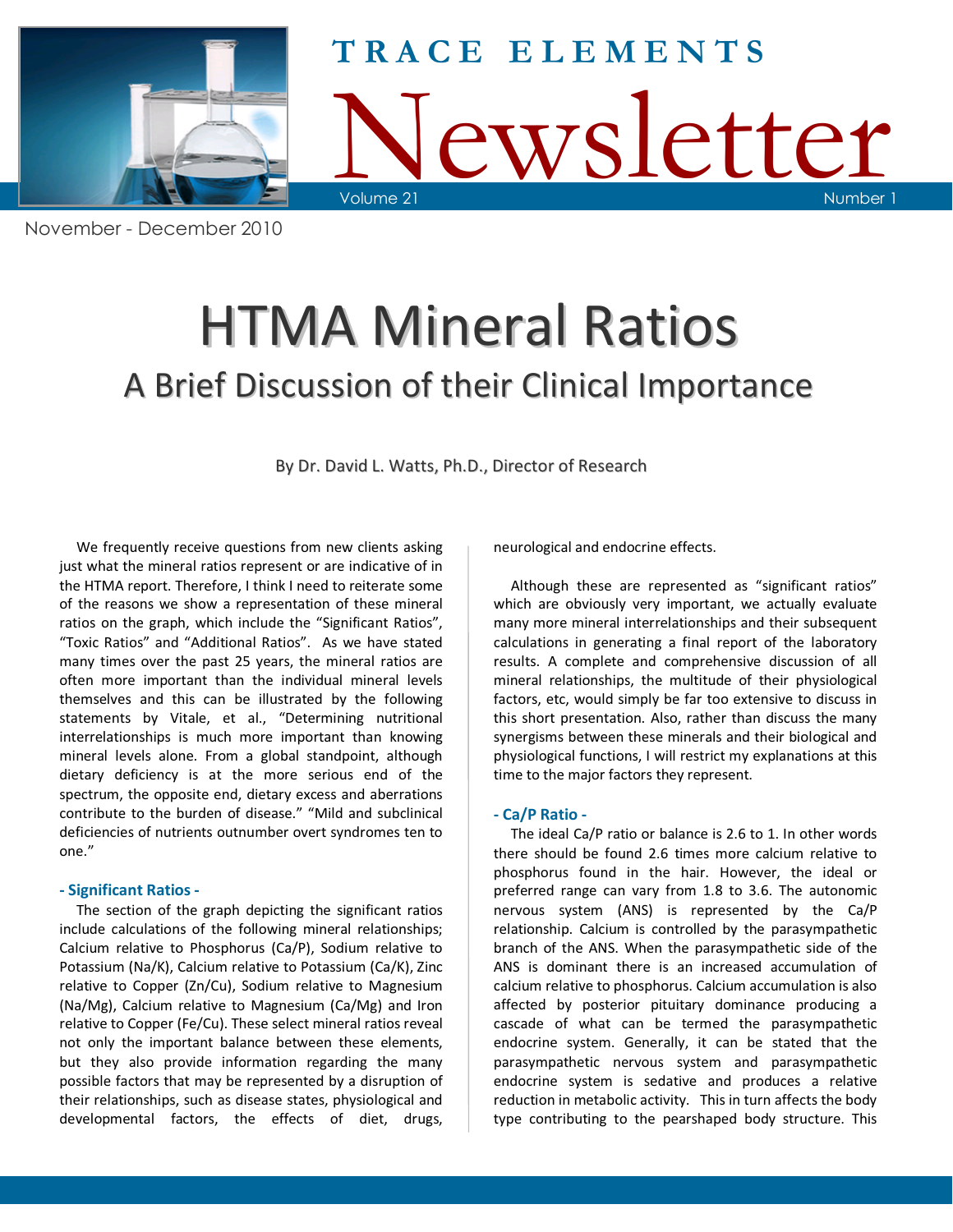would also predispose a person with parasympathetic dominance to certain health conditions if severe or chronic. Of course the ANS affects several other minerals and their interrelationships as well, that have been discussed in previous issues of the Newsletter.

The sympathetic nervous system controls or greatly impacts the mineral phosphorus. When dominant there is an increased accumulation of phosphorus relative to calcium within the hair. This is represented by a reduction in the Ca/P ratio. Sympathetic dominance is associated with anterior pituitary dominance which creates a sympathetic endocrine cascade that also contributes to phosphorus retention relative to calcium. Sympathetic dominance can generally be described as having a stimulatory effect on the metabolic rate. This leads to the appleshaped body type as well as predisposition to specific health conditions when severe or chronic. Again, it should be noted that other minerals are also affected.

#### **- Na/K Ratio -**

Ideally there should be a 2.4:1 ratio of sodium relative to potassium with a range of 1.4 to 3.4 being acceptable. Sodium and potassium reflect expression of the adrenal cortical hormones as well as renal control. Of course other hormones affect these electrolytes as well, but I will focus on the adrenal hormones here. Both sodium and potassium are sensitive to the effects of various types and stages of stress as well as inflammation and antiinflammation.

When sodium is dominant relative to potassium, greater than five to one, an inflammatory response may be in effect. This is also related to an alarm stage of stress. Increased production of the adrenal cortical hormone aldosterone is increased in the presence of  $inflammation$ ,  $\sigma$  aldosterone may initiate inflammation. Aldosterone also greatly impacts sodium retention within the body and the hair via increased retention and conservation by the kidneys.

When the ratio of Na/K is found low in the hair it can represent a number of factors. For instance, a low Na/K ratio may be related to an anti-inflammatory reaction. Glucocorticoids and cortisol released from the adrenal cortex enhances the retention of potassium and influences the kidneys to conserve potassium. The lower the Na/K ratio the more chronic this stage of resistance has become. If chronic, the increased glucocorticoids will result in protein catabolism. A low  $Na/K$  ratio can $\lambda$ also indicate a disturbance in neurological and/or renal function. It should be noted that heavy metals such as cadmium and lead can affect the Na/K relationship due to their affect upon renal function. Cadmium particularly, will produce an aldosterone effect. The nutritional minerals such as

calcium, phosphorus, copper, iron, manganese, magnesium, lithium rubidium and others will impact the Na/K ratio as well.

#### **- Ca/K Ratio -**

Ideal ratio of 4.2:1 with an acceptable ideal range of 2.2 to 6.2. Calcium is affected by several hormones and is considered to be under parasympathetic control. Therefore, the hormone cascade that affects the retention of calcium also affects thyroid expression. Elevation of the Ca/K ratio can be indicative of reduced thyroid expression. The opposite, a low  $Ca/K$  ratio would indicate an elevation of thyroid expression. This ratio would also be associated with adrenal activity. The Ca/K ratio can also be affected by iron, zinc, copper, selenium, lithium, cobalt, molybdenum and others.

#### **- Zn/Cu Ratio -**

 The ideal ratio between zinc and copper is 8:1 with an acceptable range from 4 to 12. The minerals zinc and copper are influenced by several physiological factors, as well as hormonal factors, including estrogen, progesterone and testosterone. Zinc is necessary for the production of progesterone and testosterone, while copper is influenced by estrogen.

 Elevation of the Zn/Cu ratio would give an indication of progesterone and testosterone dominance relative to estrogen. A low Zn/Cu ratio would indicate the reverse, an elevation of estrogen relative to progesterone and testosterone. Zinc and copper are also related to the antioxidant activity of superoxide dismutase (SOD). Their balance would reflect the activity of zinc and copper activated SOD. This ratio is affected by physiological conditions such as pregnancy, growth and development. Virus and bacterial infections can also influence the Zn/Cu ratio.

#### **- Na/Mg Ratio -**

 Ideal ratio of 4:1 with an acceptable range from 2 to 6. As mentioned previously, sodium is regulated by the adrenal hormones and an elevated ratio indicates increased adrenal cortical activity. Magnesium deficiency is known to increase the stress response so the lower the magnesium level is found in the hair, the greater the stress response. The stage of stress can be determined when viewing the Na/K ratio in relation to the Na/Mg ratio. A low hair Na/Mg ratio would indicate a reduced adrenal expression.

#### **- Ca/Mg Ratio -**

 Ideal ratio of 7:1 with an acceptable range from 3 to 11. Calcium and magnesium are regulated by the parathyroid, thyroid and estrogen, as well as through renal function. A markedly elevated Ca/Mg ratio reflects